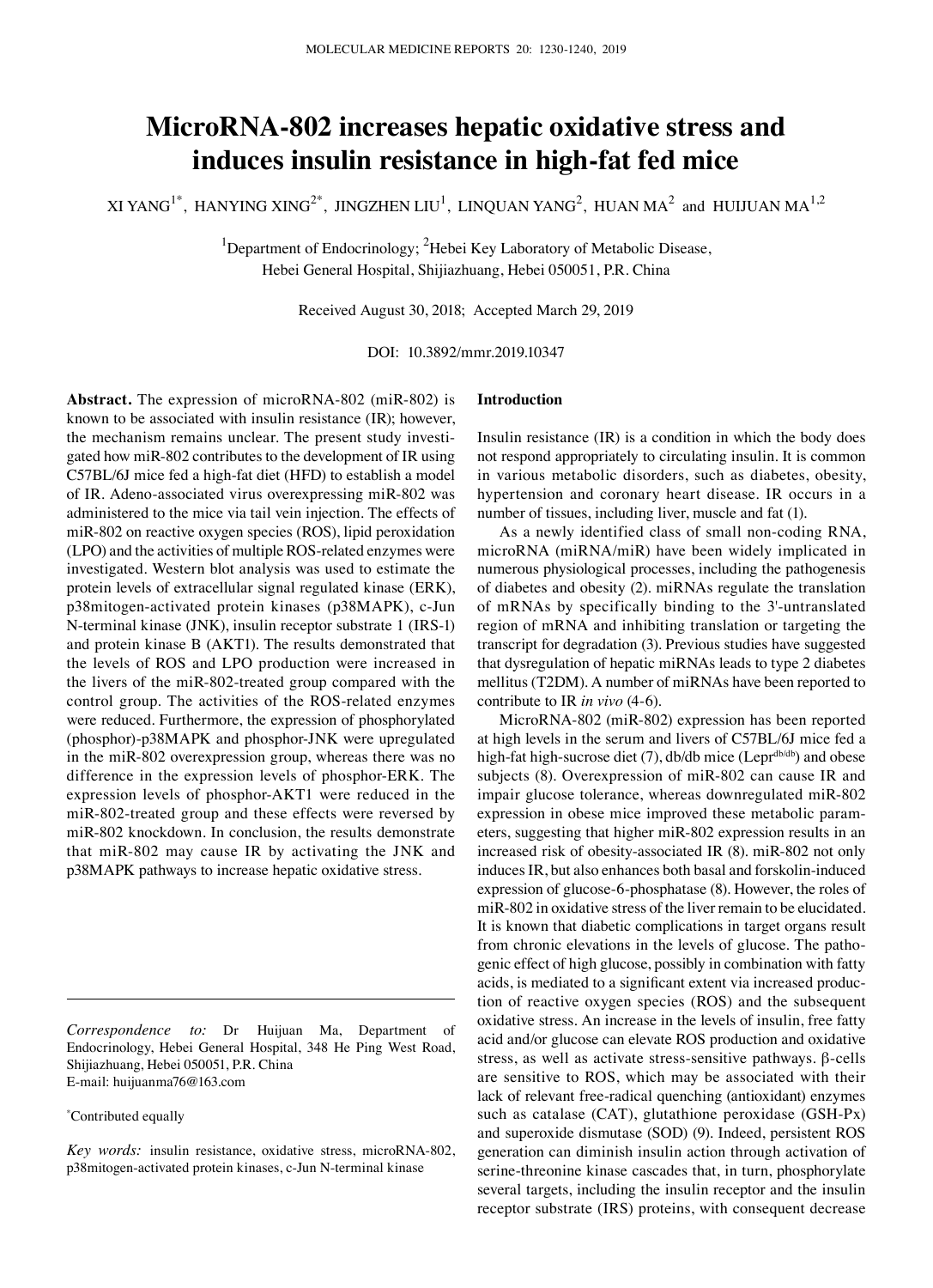in insulin-stimulated tyrosine phosphorylation, thereby increasing IR and accelerating the progression to overt type 2 diabetes (10).

In the present study, a model of IR was established by feeding mice a high-fat diet (HFD). An adeno-associated virus (AAV) overexpressing miR‑802 was administered to the mice via tail vein injection. AAV vectors are single-stranded DNA viruses and one of the smallest types of vector, with a packaging limit of ~5 kb. AAV vectors stably and efficiently infect a wide variety of dividing or quiescent cells and have been clinically studied in multiple tissue types (11). In particular, AAV vectors provide efficient systemic gene delivery directly to skeletal muscle *in vivo* and lentivirus vectors may enable a combination of *ex vivo* gene modification strategies with cell-mediated therapies. AAVs can deliver substantially higher miRNA copy numbers per cell than lentiviruses (hundreds vs. a single or few copies) and therefore provide greater *in vivo* efficacy and a wider therapeutic window (12). Therefore, AAVs and not lentiviruses were used in the present study. Subsequently, it was investigated whether miR‑802 induces IR in the mice by increasing hepatic oxidative stress.

# **Materials and methods**

*Animal study.* Male C57BL/6J mice (n=50; age, 5 weeks old; weight, 16-19 g) were obtained from Charles River Laboratories, Inc. (Beijing, China). The animals were housed at a constant temperature ( $22\pm2^{\circ}$ C) and humidity ( $50\pm10\%$ ) under a 12-h light/dark cycle with access to a standard chow diet and water *ad libitum*. Following 1 week of acclimatization, the 6-week old mice were fed either a normal diet (CON group; n=10) or high fat diet (HFD group; n=40) for the next 12 weeks. The high fat diet consisted of 60% kcal fat, 20% kcal carbohydrate and 20% kcal protein (cat. no. D12492; Huafukang Biology Co., Ltd.). The normal diet consists of 10% kcal fat, 70% kcal carbohydrate and 20% kcal protein (cat. no. D12450J; Huafukang Biology Co., Ltd.). The present study was approved by the Animal Care and Use Committee of Hebei General Hospital (Shijiazhuang, China).

Recombinant AAVs expressing miR‑802 (AAV-miR‑802, 5'-GGUCCUAUUAUUUGCAAUCAGUAACAAAGAUUC AUCCUUGUGUCAAUCAUACAACACGGAGAGUCU UUGUCACUCAGUGUAAUUAAUAGCCUUCACC‑3') or miR‑802 sponges (inhibitor; AAV-miR‑802-SP, 3'‑AAGGAT GAATCTTTGTTACTGATATACAAGGATGAATCTTTG TTACTGAACATCAAGGATGAATCTTTGTTACTGATC TTCAAAGGATGAATCTTTGTTACTGA‑5') and a negative control AAV vector containing green fluorescent protein (AAV-GFP) were purchased from Shanghai HanHeng Co., (Shanghai, China).

After 12 weeks of the HFD, the AAV vectors were administered to the mice via tail vein injection at a dose of  $1x10^{11}$  plaque-forming units in 0.1 ml PBS. The HFD group (n=40) were subdivided randomly into the following four groups  $(n=10 \text{ mice/group})$ : HFD, HFD + AAV-miR-802, HFD + AAV-GFP and HFD + AAV-miR‑802-SP. After injection, mice were fed with a HFD for 5 weeks. The mice were sacrificed after AAV injection 5 weeks via cervical dislocation. The liver was quickly removed after sacrifice and then divided into 5 parts for further study. One part was washed with cold phosphate-buffered saline immediately and embedded in OCT embedding agent for dihydroethidium (DHE)-staining. The rest of the liver tissue was frozen at ‑80˚C in an EP tube in liquid nitrogen respectively for the detection by western blotting, triglyceride (TG), lipid peroxidation (LPO) and ROS-related enzyme activities. Ensure that detections are completed as soon as possible and prevent repeated freezing and thawing of the tissue. The time line for the experiment is depicted in Fig. 1.

*Sample collection and total cholesterol (TC) and TG measure‑ ment*. Following the experimental period, the mice were fasted overnight and then sacrificed. All samples were immediately placed in liquid nitrogen after removal in order to minimize damage. The blood plasma and liver were sampled from the same mice. The levels of glucose, insulin, total TC (A111-1; Nanjing Jiancheng Bioengineering Institute, Nanjing, China) and TG (A110-1; Nanjing Jiancheng Bioengineering Institute, Nanjing, China) in the blood were measured.

Enzyme kits were used to measure the hepatic TG (A110-1; Nanjing Jiancheng Bioengineering Institute, Nanjing, China), according to the manufacturer's protocol. The TG content of the livers was measured by first weighing the liver samples and then homogenizing them with anhydrous ethanol (1 g: 9 ml). The samples were centrifuged at room temperature for 10 min at 2,500 rpm (1,048.1 x g) and then the supernatant was removed to determine the level of TG. The supernatants were mixed with reagent from kit according to the manufacturer's protocol. The reaction mixtures were placed in a water bath at 37˚C for 10 min. The absorbance was measured at 510 nm. The results were expressed as mmol/g protein.

*Intraperitoneal glucose tolerance test (IPGTT) and serum insulin analysis.* IPGTT were carried out at 12 weeks after HFD intervention (18 weeks of age) and at 4 weeks after AAV injection (22 weeks of age). The IPGTT was performed via intraperitoneal injection of glucose (2 g/kg) after fasting overnight (13). Blood was collected from the tail vein of the mice in a heparinized capillary tube and the blood glucose was analyzed with a glucometer (ACCU-CHEK; Roche Diagnostics GmbH, Mannheim, Germany) at 0 min (prior to the glucose load), and at 15, 30, 60 and 120 min after the glucose load. The levels of insulin were measured using insulin ELISA kits (ALCO Chem. Inc.; cat. no. 04505) according to the manufacturers' protocol.

IR was calculated using the QUICKI method: QUICKI  $= 1/[\log(I_0) + \log(G_0)]$ , where  $I_0$  is the fasting insulin level ( $\mu$ U/ml) and G<sub>0</sub> is the fasting blood glucose level (mg/dl) (14). The QUICKI method is a mathematical model that correlates well with the 'gold standard' in IR assays, the euglycemic clamp (14) and mice or rats with IR tend to have lower QUICKI or insulin sensitivity values.

*Measurement of ROS production.* The levels of ROS were measured with DHE, which can bind irreversibly to DNA to produce ETH‑DNA and displays red fluorescent signal when oxidized (15). The liver was removed after sacrifice, a part of the liver was taken and the unfixed tissue was embedded in OCT embedding agent to prepare frozen slices using the dry ice acetone method for cryosectioning. The method is described as follows: 200 ml acetone was injected into a small wide‑mouth thermos flask. Dry ice was gradually added to the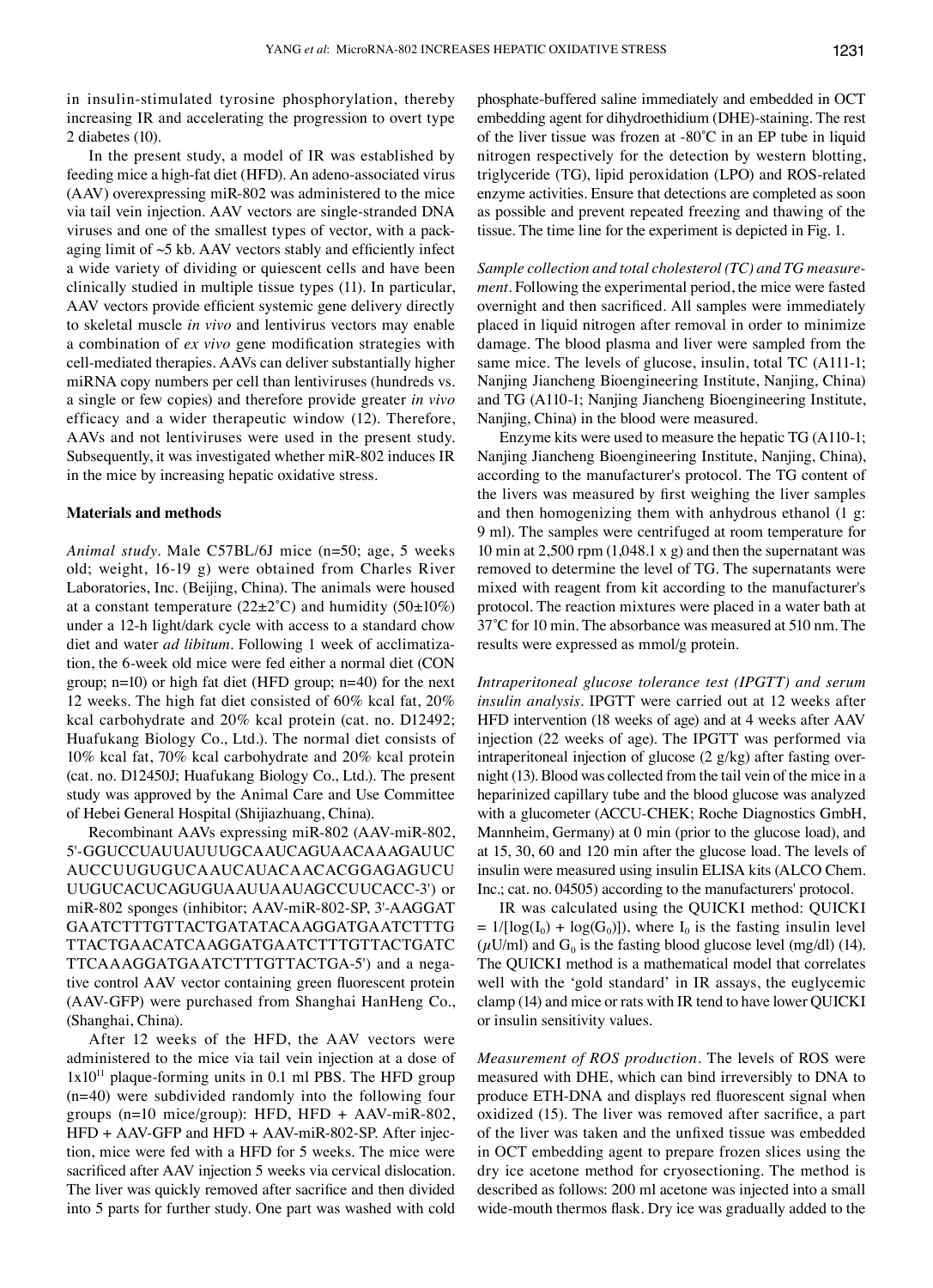

Figure 1. Study design timeline. At the beginning, all 5 week-old mice were fed with a standard chow diet for 1 week, then fed either a normal diet or high fat diet for 12 weeks. At 18 weeks of age, the AAV vectors were administered to the mice. IPGTT were carried out at 18 and 22 weeks. At the end of the experiment, mice were sacrificed at 23 weeks. AAV, Adeno‑associated virus; IPGTT, intraperitoneal glucose tolerance test.

flask until it was saturated and did not bubble. The temperature was ~-70°C. A small beaker containing 50 ml isopentane was placed into a dry ice-acetone saturated solution. Tissue blocks embedded in OCT were then frozen at ‑40˚C in isopentane for 1 min. The frozen segments were cut into  $8-\mu$ m-thick transverse sections that were then placed on glass slides. Following incubation with DHE (10  $\mu$ m/l) in a light-protected chamber at 37°C for 40 min, ultrathin (8  $\mu$ m) frozen sections of the liver were prepared using a cryostat (Microm HM525; Thermo Fisher Scientific, Inc., Waltham, MA, USA) at ‑20˚C. The fluorescence was measured using a fluorescent microscope (Leica DMI3000 B; Leica Microsystems GmbH, Wetzlar, Germany) at excitation/emission wavelengths of 530/616 nm.

*Measurement of ROS‑related enzyme activities and LPO.*  The liver samples were homogenized in ice-cold potassium phosphate-buffered saline at 10-20X dilution. Liver specimens (10%) in 0.15 M KCl was prepared with a homogenizer from Pro Scientific, Inc. (PRO 200). After centrifuging at 1,257.7 x g for 10 min at  $4^{\circ}$ C, the tissue supernatants were used to measure the activity of the following anti-oxidant enzymes: CAT (cat. no. A007-1; Nanjing Jiancheng Biological Engineering Institute), SOD (cat. no. A001-3; Nanjing Jiancheng Biological Engineering Institute), reduced glutathione (GSH; cat. no. A006-1; Nanjing Jiancheng Biological Engineering Institute) and GSH-Px (cat. no. A005; Nanjing Jiancheng Biological Engineering Institute). All parameters were determined according to manufacturers' protocol.

 The levels of LPO (cat. no. A106-1; Nanjing Jiancheng Biological Engineering Institute) were also measured. In brief, samples were mixed with reagent from kit. The reaction mixtures were placed in a 45˚C water bath for 60 min and centrifuged at 1,677 x g at room temperature for 10 min. The absorbance of the supernatant was measured at 586 nm. The results were expressed as  $\mu$ mol/g protein.

CAT activity was determined using a spectrophotometer at 405 nm. In brief, samples were mixed with the reagent from the kit according to the manufacturer's protocol. A 0.5 cm optical path was used and zero adjustment to measure the absorbance. The amount of enzyme capable of catalyzing the degradation of 1  $\mu$ mol of H<sub>2</sub>O<sub>2</sub> per min was defined as 1 U.

SOD activity was assayed by measuring its ability to inhibit the photoreduction of nitroblue tetrazolium (NBT) according to the manufacturer's protocol of the kit. The changes in absorbance at 450 nm were recorded after 37˚C water bath for 20 min. A total of 1 unit of SOD is defined as the amount that inhibits the NBT reaction by 50%. Specific activity was defined as U/mg protein.

The tissue GSH concentrations were determined using a visible spectrum spectrophotometer. Briefly, fresh supernatant (0.5 ml) was added to applied solution of reagent 1 (2 ml) and centrifuged at 1,677 x g at room temperature for 10 min. The mixture was rested for five min, 1 cm optical path was used and zero adjustment to measure the absorbance of each tube. The optical density was measured at 420 nm in the spectrophotometer.

Activity of GSH-Px was determined using a visible spectrum spectrophotometer according to the manufacturer's protocol. GSH-Px activity for tissues was expressed as U/mg protein.

*Western blot analysis.* Western blot analysis was conducted as previously described (16). To obtain total proteins, a part of liver tissue from the mice was lysed in a buffer containing 50 mM TrisHCl (pH 7.4), 150 mM NaCl, 1% Triton X100, 0.1% SDS and 1 mM phenylmethylsulfonyl fluoride. The protein concentration was measured using a bicinchoninic acid assay method (Beijing Solarbio Science and Technology, Co., Ltd., Beijing, China). Lysates of  $1.015 \mu$ g protein were separated by 10% SDSPAGE gel, transferred onto polyvinylidene difluoride membranes (EMD Millipore, Billerica, MA, USA), blocked with 5% skimmed dry milk at room temperature for 1 h and probed with primary antibodies at 4˚C overnight. The primary antibodies used included those for extracellular signal regulated kinase (ERK; CST4695; anti-rabbit; 1:1,000; Cell Signaling Technology, Inc.), phosphorylated (phosphor)‑ERK (Thr202/Tyr204; CST4370; anti-rabbit; 1:2,000; Cell Signaling Technology, Inc.), p38mitogen-activated protein kinases (p38MAPK; CST8690; anti-rabbit; 1:1,000; Cell Signaling Technology, Inc.), phosphor-p38MAPK (Thr180/Tyr182; CST4511, anti-rabbit; 1:1,000; Cell Signaling Technology, Inc.), c-Jun N‑terminal kinase (JNK; CST9252; anti-rabbit; 1:1,000; Cell Signaling Technology, Inc.), phosphor-JNK (Thr183/Tyr185; CST4671; anti-rabbit; 1:1,000; Cell Signaling Technology, Inc.), insulin receptor substrate-1 (IRS-1; CST3089; anti-rabbit; 1:1,000; Cell Signaling Technology, Inc.), phosphor‑IRS-1 (Ser307; cat. no. ab3690; anti-rabbit; 1:2,000; Abcam), protein kinase B (AKT1; cat. no. CST75692; anti-rabbit,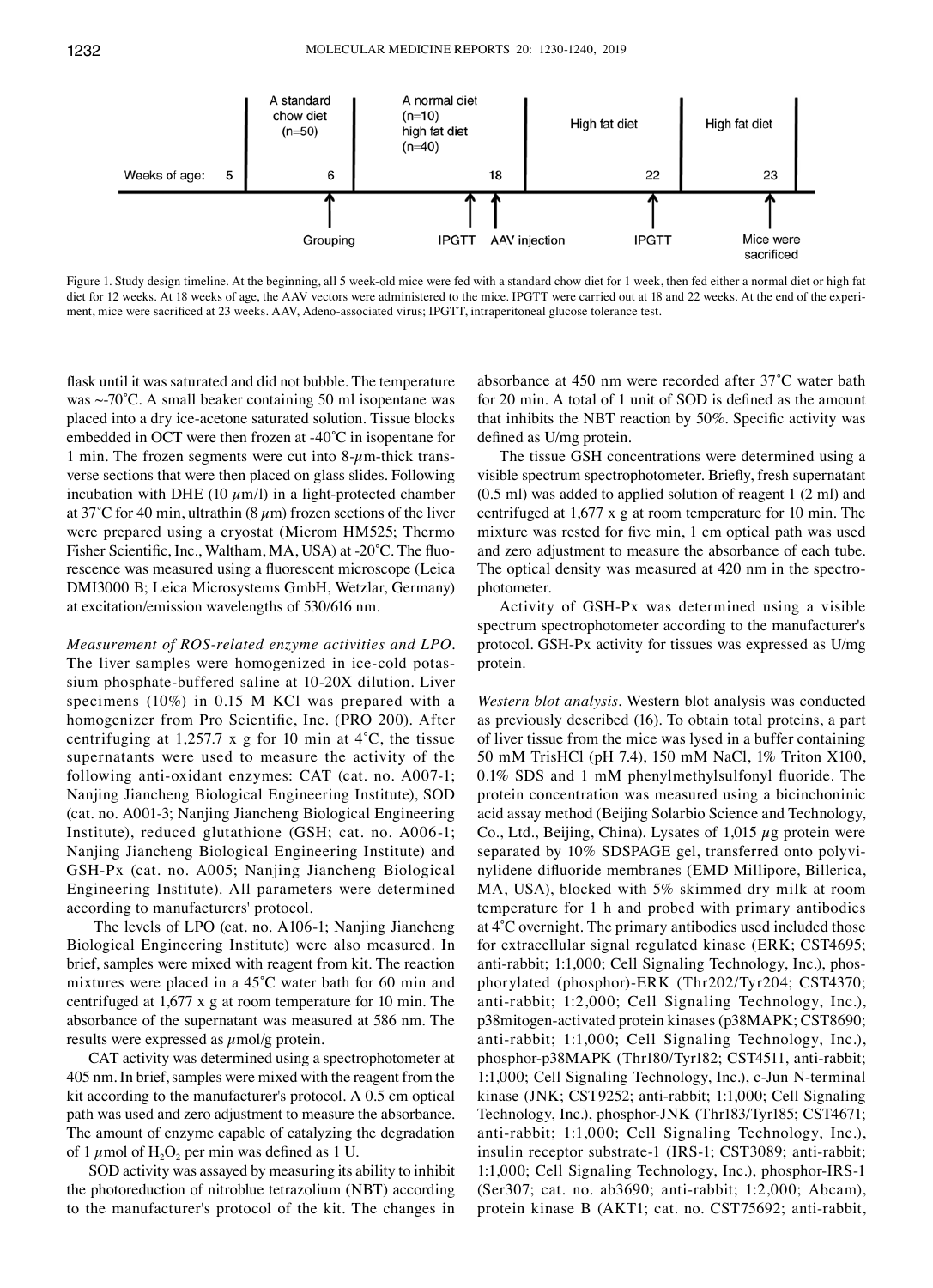

Figure 2. Analysis of physical parameters of the mice. Comparison of (A) body weight, (B) weight gain, (C) food intake and (D) body weight growth curves between the CON and HFD groups after 12 weeks of feeding. Data are presented as the mean  $\pm$  standard error of the mean (n=10). \*\*P<0.01 and \*\*\*P<0.001 vs. CON. CON, normal diet; HFD, high-fat diet.

1:1,000; Cell Signaling Technology, Inc.) and phosphor‑AKT1 (Ser473; cat. no. CST9018; anti-rabbit, 1:1,000; Cell Signaling Technology, Inc.). The blots were subsequently incubated with horseradish peroxidaseconjugated secondary antibodies at room temperature for 1 h, the secondary antibodies used were peroxidaseconjugated rabbit (cat. no. sc2031) or mouse (cat. no. sc2032) antibodies (1:10,000; both from GE Healthcare BioSciences, Pittsburgh, PA, USA) followed by detection via and ECL kit (cat. no. sc2048; Santa Cruz Biotechnology, Inc., Dallas, TX, USA). The protein bands were quantified by densitometry using ImageJ software (version 1.51k; National Institutes of Health, Bethesda, MD, USA). β-actin was used as a loading control (CST3700; antimouse; 1:10,000; Cell Signaling Technology, Inc.).

*Statistical analysis.* SPSS 17.0 software (SPSS, Inc., Chicago, IL, USA) was used for data analysis and the results were expressed as the mean ± standard error of the mean. Student's ttest was performed for comparisons between two groups. A one-way analysis of variance was used to detect statistical significance followed by post hoc Dunn's test. The experiments were repeated three times. P<0.05 was considered to indicate a statistically significant difference.

#### **Results**

*Hepatic miR‑802 expression increases in the HFD group.*  After diet intervention for 12 weeks, the body weight of the mice in the HFD group was increased compared with the CON group (Fig. 2A, B and D). Food intake was similar in the two groups (Fig. 2C). The levels of hepatic miR‑802 expression were significantly increased in the HFD group compared with the CON group (P<0.001; Fig. 3A).

After treatment for 5 weeks with the AAVs, the expression levels of miR‑802 were highest in the HFD + AAV-miR‑802 group and lowest in the HFD +  $AAV$ -miR-802-SP group (Fig. 3A). The body weight and food intake were not significantly different between the upregulated and downregulated miR-802 groups (Fig. 3B-D), which indicates that miR-802 has no significant influence on body weight.

*Effect of miR‑802 on blood glucose, serum insulin and IR.*  After intervention for 12 weeks with a HFD, the HFD mice exhibited a significant increase in the blood glucose and serum insulin levels compared to the CON group (P<0.001; Fig. 4A‑C). The IPGTT revealed that the HFD fed mice had higher blood glucose levels at 15 and 30 min compared with the CON group. The levels of blood glucose at 0, 60 and 120 min were not significantly different between the two groups (Fig. 4A). After intervention for 5 weeks with AAV, in the mice with upregulated miR‑802 expression, the blood glucose levels were further increased at 0, 15 and 30 min than the HFD group. After administration of AAV-miR‑802-SP, the elevated blood glucose levels were reduced at 0 min compared with the HFD group. The glucose levels at 15, 30, 60 and 120 min were not significantly different among the groups (Fig. 4D). The 5-week treatment with the miR‑802 plasmid resulted in increased levels of blood glucose compared with the HFD group. The effect of AAV-miR‑802-SP on the glucose levels was significantly reduced compared with the HFD group.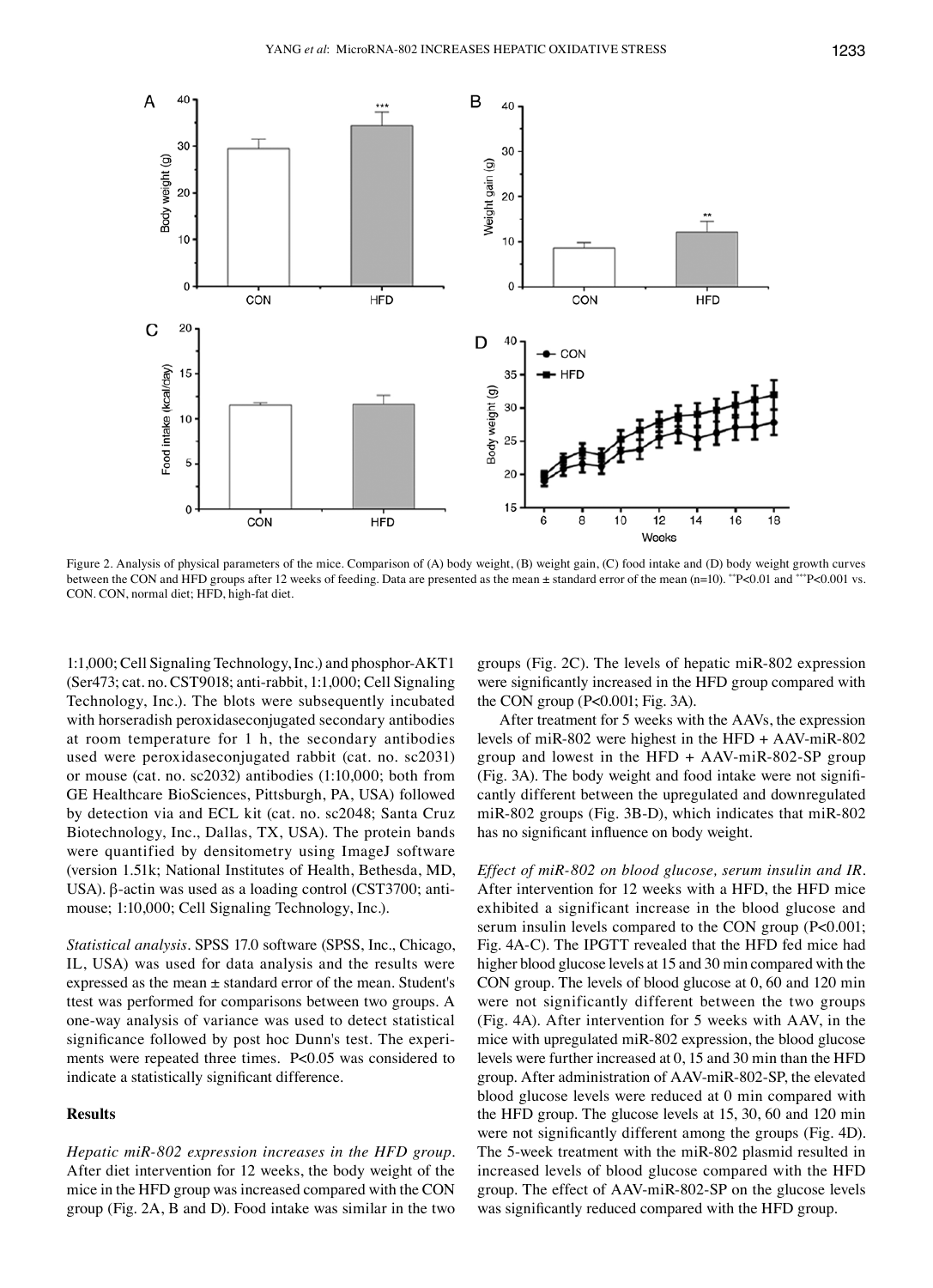

Figure 3. Analysis of miR expression and its association with body weight and food intake. (A) miR‑802 expression levels were assayed with polymerase chain reaction in the liver. The effects of miR-802 on (B) body weight at 5 weeks and (C) trends over the course of the experiment and (D) food intake after treatment for 5 weeks. Data are presented as the mean  $\pm$  standard error of the mean (n=10).  $P<0.05$  and  $\left(10\right)$  and  $\left(10\right)$  and  $\left(10\right)$  and  $\left(10\right)$  and  $\left(10\right)$  and  $\left(10\right)$  and  $\left(10\right)$  and  $\left(10\right)$  and  $\left($ P<0.05 and \*\*\*P<0.001 vs. CON; ###P<0.001 vs. HFD; and &&P<0.01 and &&&P<0.001 vs. HFD+AAV-GFP. miR‑802, microRNA‑802; CON, normal diet; HFD, high-fat diet; AAV-GFP, adeno-associated virus vector containing green fluorescent protein; AAV-miR-802, AAVs expressing miR-802; AAV-miR-802-SP, AAVs expressing miR-802 sponges.



Figure 4. HFD induces whole-body glucose intolerance after 12 weeks of feeding. (A) The IPGTT was performed and (B) the AUC was calculated after 12 weeks of feeding. (C) The levels of insulin were compared between the groups. The effect of miR‑802 on (D) the IPGTT, (E) AUC and (F) QUICKI after 5 weeks of miR-802 treatment. Data are presented as the mean  $\pm$  standard error of the mean (n=10). \*\*\*P<0.001 vs. CON;  ${}^{\#}P<0.05$ ,  ${}^{\#}P<0.01$  and  ${}^{\#}{}^{\#}P<0.001$ vs. HFD; and &&P<0.01 and &&&P<0.001 vs. HFD + AAV-GFP. HFD, high-fat diet; IPGTT, intraperitoneal glucose tolerance test; AUC, area under the curve; miR‐802, microRNA‐802; CON, normal diet; AAV‐GFP, adeno‐associated virus vector containing green fluorescent protein; AAV‐miR‐802, AAVs expressing miR‑802; AAV-miR‑802-SP, AAVs expressing miR‑802 sponges.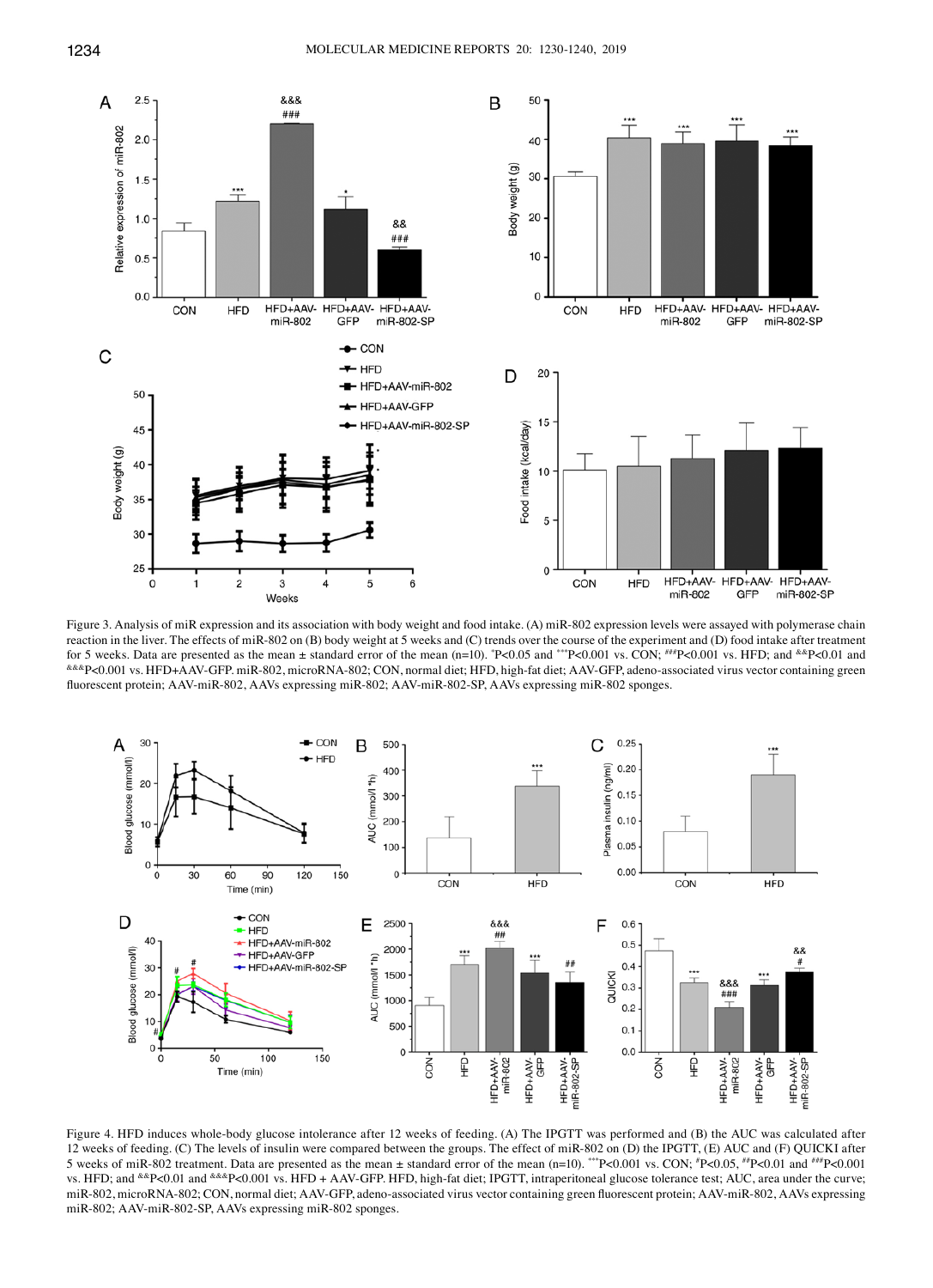

Figure 5. Analysis of biochemical parameters associated with a HFD. Effect of miR-802 on serum (A) TC and (B) TG, and (C) hepatic TG after 5 weeks of miR-802 treatment. Data are presented as the mean  $\pm$  standard error of the mean (n=10). \*\*\*P<0.001 vs. CON; \*P<0.05, \*P<0.05, \*P<0.001 vs. HFD; and P<0.05, ##P<0.01 and ###P<0.001 vs. HFD; and &P<0.05 and &&&P<0.001 vs. HFD + AAV-GFP. miR‑802, microRNA‑802; TC, total cholesterol; TG, triglycerides; CON, normal diet; HFD, high-fat diet; AAV-GFP, adeno-associated virus vector containing GFP; AAV-miR‑802, AAVs expressing miR‑802; AAV-miR‑802-SP, AAVs expressing miR‑802 sponges.

In agreement with these results, the area under the curve of the AAV‑miR‑802 group was significantly increased compared with those of the AAV-GFP and HFD groups (P<0.001). However, the difference between the AAV-miR‑802-SP and AAV‑GFP groups was not significant (Fig. 4E).

After 12 weeks on the HFD, the mice exhibited a significant reduction in the QUICKI values compared with the CON group (P<0.001; Fig. 4F), which indicated that a mice model of IR was successfully established. miR‑802 induced a further reduction in the QUICKI values compared with the HFD group (Fig. 4F), indicating that miR‑802 exacerbates IR in the mice.

*Effect of miR‑802 on serum and liver lipid profiles.* Serum TC and TG, and liver TG levels significantly were increased in the HFD group compared with the CON group (P<0.001; Fig. 5A and B). AAV-miR‑802 significantly increased the serum TG levels compared with the HFD group. AAV-miR‑802 significantly increased the liver TG levels compared with the AAV‑GFP and HFD groups, while AAV‑miR‑802‑SP significantly reduced the levels of hepatic TG compared with the HFD group (P<0.01; Fig. 5C).

*Effect of miR‑802 on the activities of oxidative stress‑related enzymes and antioxidant biomarkers in the liver.* After miR‑802 treatment, the levels of LPO generation in the liver were significantly increased in the HFD group compared with the CON group (P<0.01). miR-802 significantly increased the levels of LPO compared with the AAV-GFP and HFD groups (P<0.01) and this effect was reversed by AAV-miR‑802-SP (Fig. 6A).

The activities of the enzymes CAT, SOD and GSH-Px, as well as the GSH levels, were significantly reduced in the HFD group compared with the CON group (P<0.001). Overexpression of miR‑802 further reduced the activities of these enzymes and the levels of GSH, and these effects were significantly reversed by AAV-miR‑802-SP (P<0.05; Fig. 6B‑E). Similarly, the levels of ROS generation in the liver were also increased after miR‑802 treatment and AAV-miR‑802-SP reversed this increase (Fig. 7). These results indicate that miR‑802 increases hepatic oxidative stress.

*Effect of miR‑802 on the activities of the insulin signaling pathway in mouse livers.* Insulin-stimulated glucose utilization relies on the activity of the insulin signaling pathway. Therefore, the activities of the insulin pathway-related components IRS-1 and AKT1 in the liver of the mice were determined.

After administration of miR-802 for 5 weeks, there were no significant changes in the protein expression levels of total IRS-1 and AKT1. The expression levels of phosphorylated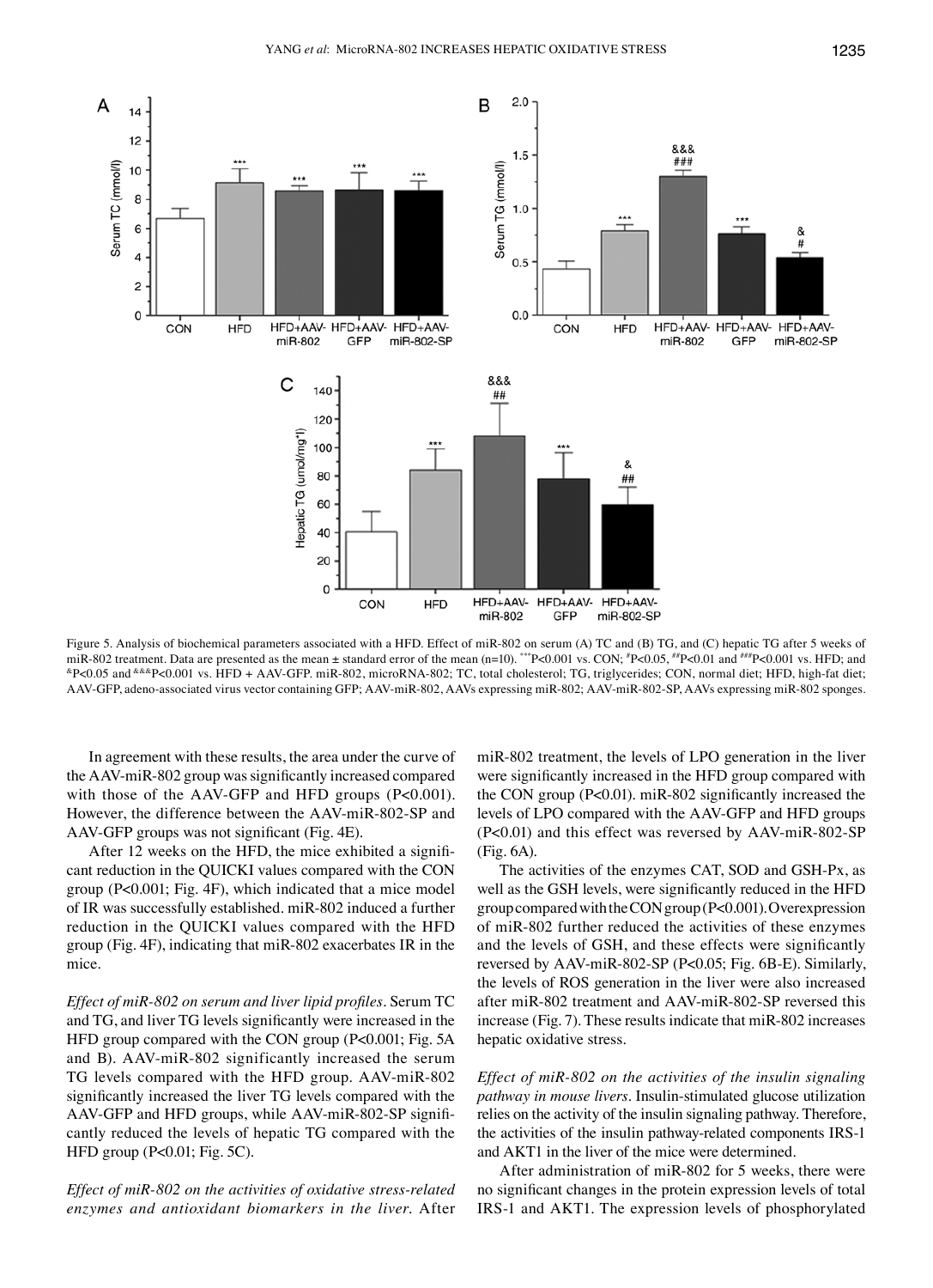

Figure 6. Effect of miR‑802 on hepatic parameters. (A) LPO, (B) GSH levels and (C) CAT, (D) SOD, and (E) GSH-Px activity after 5 weeks of miR‑802 treatment. Data are presented as the mean ± standard error of the mean (n=6). \*P<0.05,\*\*P<0.01 and \*\*\*P<0.001 vs. CON; \*P<0.05, \*\*P<0.01 and \*\*\*P<0.001 vs. HFD; and &P<0.05, &&P<0.01 and &&&P<0.001 vs. HFD + AAV-GFP. miR-802, microRNA-802; LPO, lipid peroxidation; GSH, reduced glutathione; CAT, catalase; SOD, superoxide dismutase; GSH-Px, glutathione peroxidase; HFD, high-fat diet; CON, normal diet; AAV-GFP, adeno-associated virus vector containing green fluorescent protein; AAV-miR-802, AAVs expressing miR-802; AAV-miR-802-SP, AAVs expressing miR-802 sponges.

AKT1 were reduced compared with the AAV-GFP and HFD groups and the expression levels of phosphorylated IRS-1 (Ser307) were increased (Fig. 8). Notably, increased serine phosphorylation of IRS-1 reduces its phosphorylation in tyrosine residues, accelerates its degradation and subsequently reduces AKT phosphorylation (17). AAV-miR-802-SP completely reversed the effect of miR‑802. These results suggest that miR‑802 regulates the activity of individual components of the insulin signaling pathway.

*Effect of miR‑802 on the ERK, JNK and p38MAPK pathways in mouse liver.* In order to investigate the downstream signal transduction mechanisms in IR induced by oxidative stress, the total and phosphor protein expression of ERK, JNK and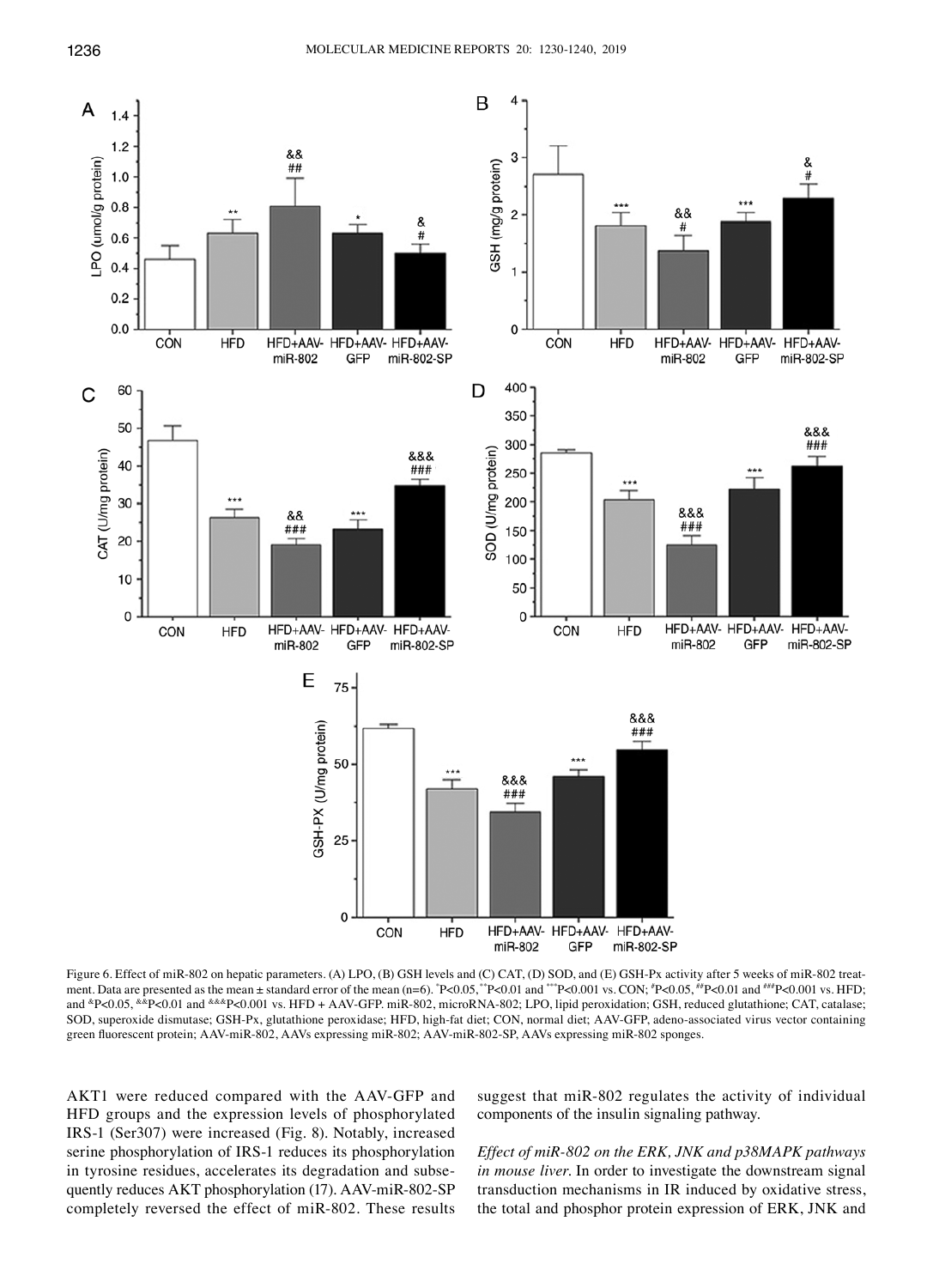

Figure 7. Effect of miR-802 on hepatic ROS generation as assessed by dihydroethidium. Original magnification, x100. miR-802, microRNA-802; ROS, reactive oxygen species; HFD, high-fat diet; CON, normal diet; AAV-GFP, adeno-associated virus vector containing green fluorescent protein; AAV-miR-802, AAVs expressing miR‑802; AAV-miR‑802-SP, AAVs expressing miR‑802 sponges.



Figure 8. Effect of miR-802 on insulin pathways in the liver. (A) Western blot images. The protein expression levels of IRS-1, p-IRS-1, AKT1 and p-AKT1 were examined using western blotting. Densitometric analysis of the protein expression of (B) p-IRS-1/IRS-1 and (C) p-AKT/AKT. Data are presented as the mean ± standard error of the mean (n=6). \*\*\*P<0.001 vs. CON; ##P<0.001 vs. HFD; and \*\*\*P<0.001 vs. HFD + AAV-GFP. miR-802, microRNA-802; CON, normal diet; HFD, high-fat diet; AAV-GFP, adeno-associated virus vector containing GFP; IRS-1, insulin receptor substrate 1; p‑AKT1, phosphorylated protein kinase B; AAV-miR‑802, AAVs expressing miR‑802; AAV-miR‑802-SP, AAVs expressing miR‑802 sponges.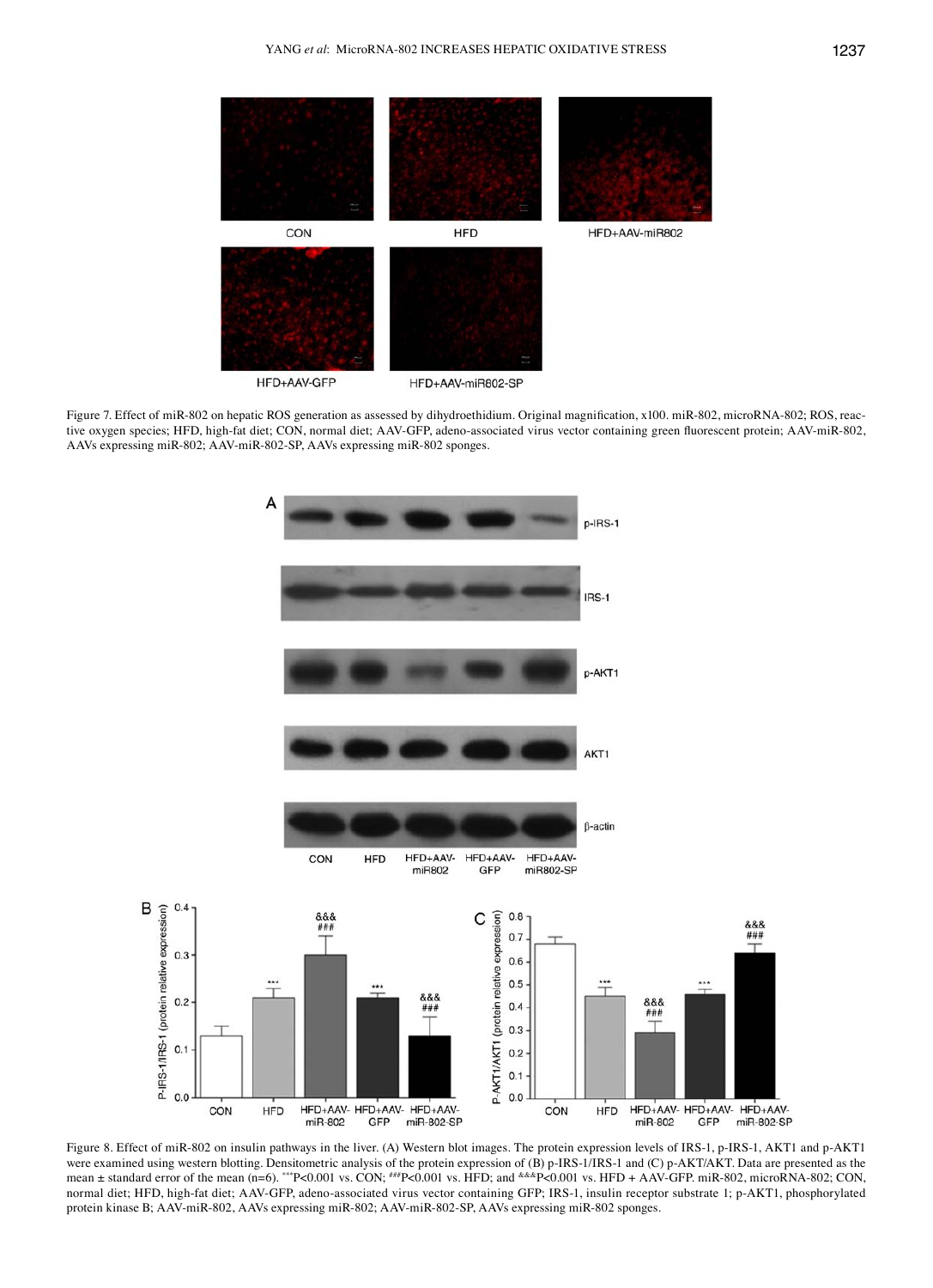

Figure 9. Effect of miR-802 on the ERK, JNK and p38MAPK pathways. (A) Western blot images. The protein expression levels of ERK, p-ERK, p38MAPK, p-p38MAPK, JNK and p-JNK were examined using western blotting. Densitometric analysis of the protein expression of (B) MAPK (C) JNK and (D) ERK. Data are presented as the mean ± standard error of the mean (n=6). \*P<0.05 and \*\*\*P<0.001 vs. CON; \*\*\*P<0.001 vs. HFD; \*P<0.05 and \*\*\*P<0.001 vs. HFD + AAV-GFP. miR-802, microRNA-802; p38MAPK, p38mitogen-activated protein kinases; JNK, c-Jun N-terminal kinase; p-ERK, phosphorylated-extracellular signal regulated kinase; CON, normal diet; HFD, high-fat diet; AAV-GFP, adeno-associated virus vector containing green fluorescent protein; AAV-miR-802, AAVs expressing miR‑802; AAV-miR‑802-SP, AAVs expressing miR‑802 sponges.

p38MAPK in the liver tissue of the mice were determined after 5 weeks of miR‑802 treatment. Only the p38MAPK and JNK pathways were activated, as demonstrated by increased phosphorylation of p38MAPK and JNK. However,

the phosphorylation of ERK was not significantly different (Fig. 9), suggesting that miR‑802 may have no effect on ERK activity. These results suggest that miR‑802 activates the p38MAPK and JNK signaling pathways, but not that of ERK.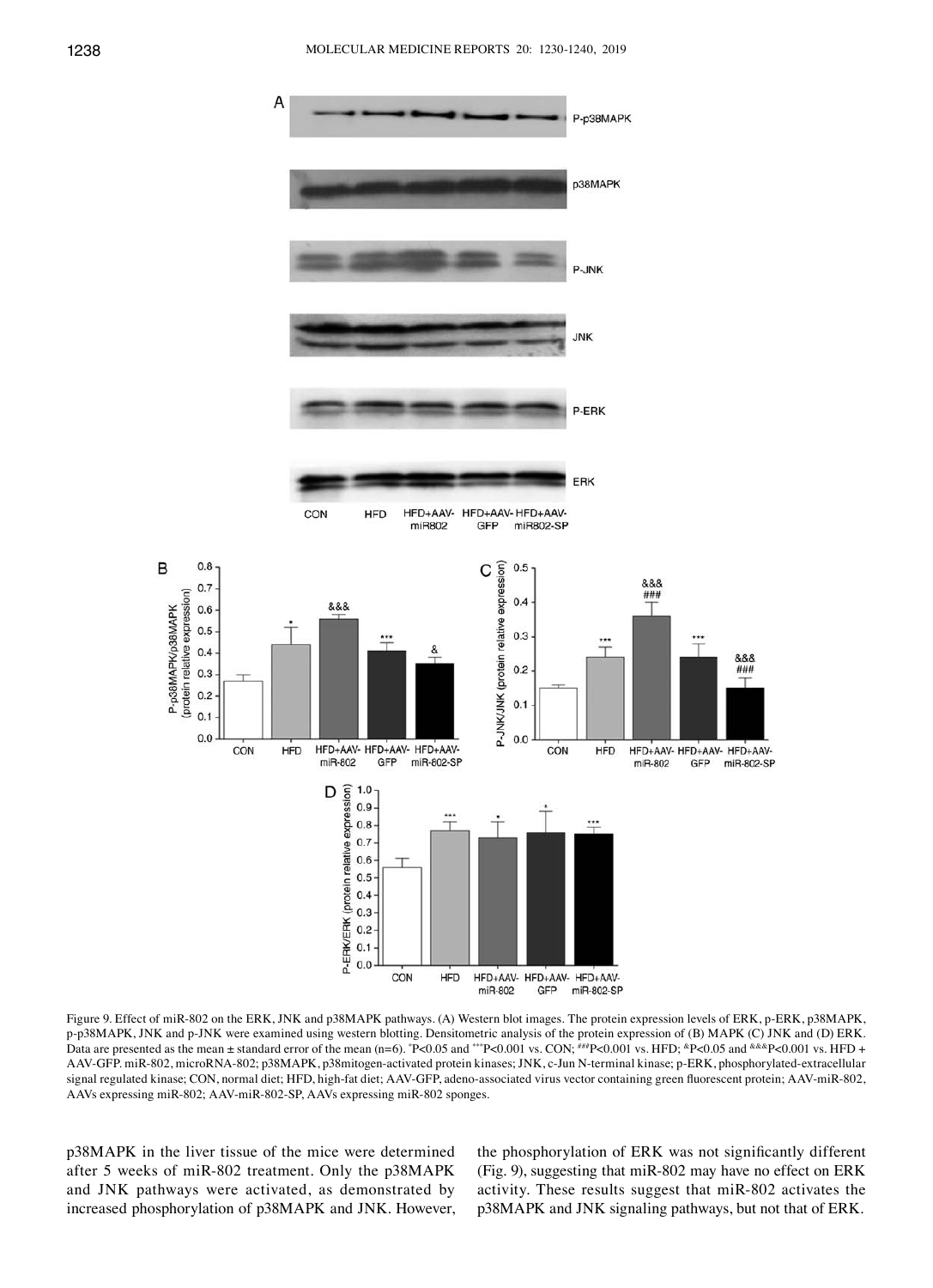#### **Discussion**

The present study identifies a novel miRNA‑dependent mechanism of IR. The high-fat-induced model of IR is more consistent with the pathogenesis of diabetes in humans than db/db or ob/ob mice (18). As a classical model of IR, the high-fat induced IR model has been used for a long time in the authors' laboratory and therefore they have had enough experience to use this model successfully. The laboratory provides sufficient conditions for model establishment.

In the present study, the effect of miR‑802 on HFD‑induced oxidative stress in the liver was investigated and the results demonstrate that miR‑802 overexpression results in increased oxidative stress in mouse livers. Notably, miR‑802 overexpression further aggravated hyperinsulinemia, hyperglycemia and oxidative stress in the HFD fed mice. This effect may be caused by activation of the p38MAPK and JNK pathways. These results suggest that increased miR‑802 expression is one of the main causes of obesity-associated metabolic abnormalities. The causative role of miR‑802 was further confirmed by silencing miR‑802 in the mice, which improved insulin sensitivity and glucose homeostasis, and reduced oxidative stress. These results suggest that downregulation of miR‑802 is sufficient to prevent progression of obesity-associated metabolic syndrome.

Hepatic lipid accumulation has emerged as one of the major culprits in the pathogenesis of T2DM (19). In the present study, miR‑802 had no effect on body weight or serum TG and TC. Professor Kornfeld (8) found that insulin sensitivity was improved and glucose intake increased, but weight didn't change, after the expression of miR‑802 was knocked down in HFD mice. Results of the present study are consistent with the Professor Kornfeld's study, however, the mechanism remains to be fully elucidated. The possible reasons: i) The intervening time was not enough to influence the weight of the mice. In subsequent experiments, the observation time will be extended to further explore the effect of miR802 on body weight in HFD mice; ii) miR‑802 improved insulin resistance may occur by increasing the uptake of glucose in tissues and organs but not by affecting fat content.

Conversely, the levels of hepatic TG were increased after miR‑802 treatment and miR‑802-SP reduced the levels of hepatic TG in the HFD fed mice. Therefore, miR-802 is an important regulator of HFD‑induced hyperlipidemia in the liver.

It has been reported that miR‑802 targets Hnf1b in the livers of HFD fed and Leprdb/db mice, leading to IR (8). Hnf1b has been causally linked to the development of maturity-onset diabetes of the young type 5 and variants in HNF1B have been linked to predisposition for T2DM (20). However, it is unclear whether miR-802 serves a role in regulating oxidative stress in HFD fed mice.

It has been reported that consumption of a HFD can significantly increase oxidative stress (21). Ectopic overload of fatty acids has been proposed as a cause of type 2 diabetes, through accelerating excess generation of ROS. The results of the presents study revealed increased levels of oxidative stress in the livers of the HFD fed mice, which is consistent with previous studies (22-24). The current study demonstrated that miR‑802 further increases the levels of oxidative stress in the livers of HFD fed mice, which is likely to be caused by reduced activity of multiple antioxidative enzymes.

Chronic oxidative stress that is mainly caused by mitochondrial dysfunction can lead to the development T2DM and metabolic syndrome (25). ROS directly oxidize and damage DNA, proteins and lipids. In addition to their ability to directly inflict damage on macromolecules, ROS indirectly induce damage to tissues by activating a number of cellular stress-sensitive pathways, including the JNK (26), p38MAPK and ERK1/2 pathways (27).

A previous study revealed that the family members of MAPK, ERK1/2, JNK and p38MAPK potentially contribute to the abnormal insulin signaling associated with T2DM (28). A further study demonstrated that stress activation of JNK/SAPK increases the levels of serine phosphorylation (at Ser307) and inhibits insulin-stimulated tyrosine phosphorylation of IRS-1 (29). The results of the present study indicate that a HFD promotes the phosphorylation of JNK and p38MAPK. This may lead to further IRS-1 phosphorylation and less AKT1 phosphorylation, which impairs insulin signaling.

The effect of oxidative stress on cellular signaling pathways and activation of the JNK and p38MAPK pathways was enhanced by miR-802. The insulin-signaling pathway is the central part of the action of insulin. The present study further identified that miR‑802 reduces the activity of the insulin signaling pathway, therefore enhancing the IR of HFD fed mice. The decreased activity of insulin signaling molecules may be a result of the increased activities of JNK and p38MAPK caused by miR‑802. Dual-luciferase assays, miRNA microarrays and western blotting should be used to confirm the potential target genes of miR‑802 in skeletal muscle in future studies in order to identify whether the effect is direct or indirect. Furthermore, it may be of interest to further investigate whether miR‑802 could be used as a biomarker for the diagnosis of diabetes.

The present study demonstrates that miR-802 induces IR in HFD fed mice by increasing hepatic oxidative stress. miR‑802 achieves this through upregulation of the p38MAPK and JNK pathways and downregulation of the insulin signaling pathway. Although the detailed mechanisms regarding how miR‑802 regulates liver IR require further investigation, the results of the present study provided a mechanistic basis for the targeting of miR‑802 as a potential therapeutic strategy to combat oxidative stress and IR.

## **Acknowledgements**

The present study was supported in part by the Hebei Key Laboratory of Metabolic Disease, Hebei General Hospital. The authors would like to thank Dr Linlin Yang and Dr Donghui Zhang for their technical assistance.

# **Funding**

The present study was supported by the International cooperation Program of Hebei Province (grant no. 15397750d) and the National Natural Science Foundations of China (grant no. 81200638).

#### **Availability of data and materials**

The datasets used and/or analyzed during the current study are available from the corresponding author on reasonable request.